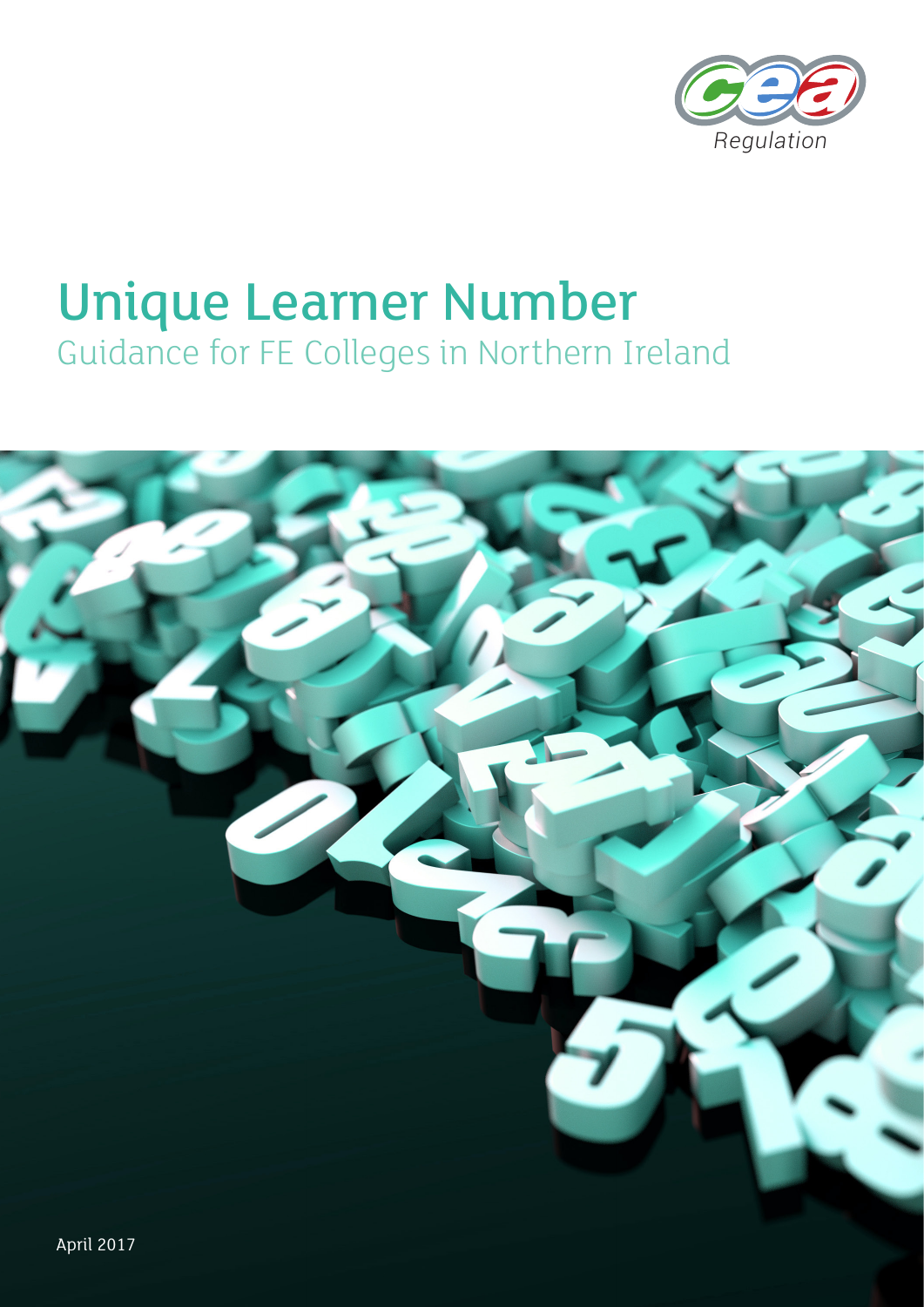# Unique Learner Number Guidance for FE Colleges in Northern Ireland

## **Contents**

| <b>Introduction</b>                                             | 3 |
|-----------------------------------------------------------------|---|
| <b>Generating the ULN</b>                                       | 4 |
| <b>Collecting Learner Data</b>                                  | 5 |
| Applicants must register using their leagl forename and surname | 5 |
| Some applicants will already have a ULN                         | 5 |
| <b>Guidance Note on Applcation Forms</b>                        | 6 |
| Dealing with School based Learners                              | 6 |
| <b>Issues for consideration when making examination entries</b> | 8 |
| <b>ULNs for Schools Links pupils</b>                            | 8 |
| Learners from the Republic of Ireland                           | 8 |
| For Prison based Learners                                       | 8 |
| Use of names using a different language                         | 8 |
| For a student presents with only one name                       | 8 |
| For a learner who is transitioning gender                       | 8 |
|                                                                 |   |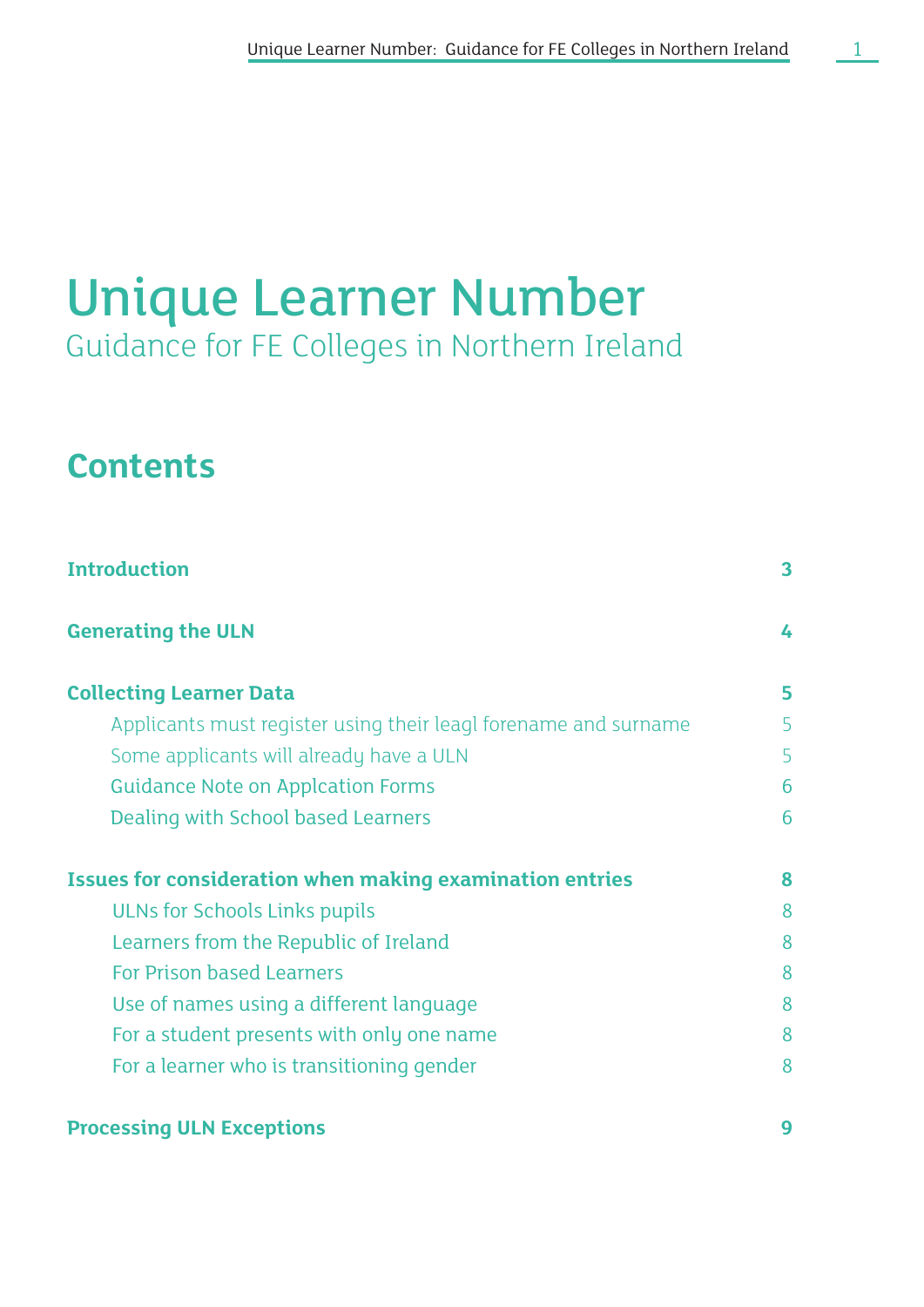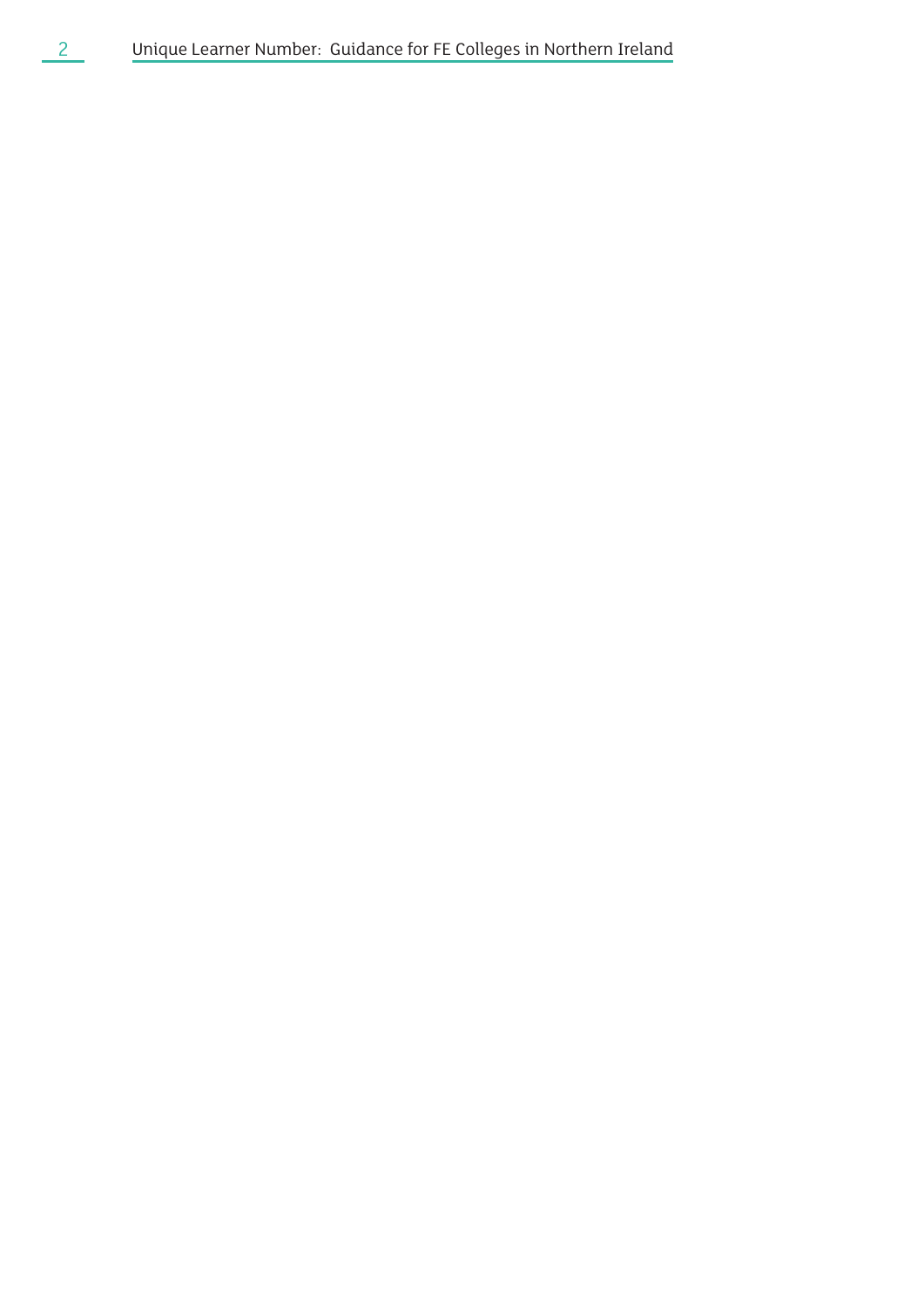## **Introduction**

The Unique Learner Number (ULN) is a 10 digit randomised number used in education in Northern Ireland, England and Wales. The number is generated for learners from the age of 14, and is used in schools, colleges, and training institutions. The number is principally used for examination entries.

The Personal Learning Record (PLR) is an electronic record of all learning and achievements. When a learner's ULN is used for examination entries, it will match the information and achievements from different Awarding Organisations into the PLR. This includes qualifications in formal educational environment, such as school or college, as well as qualifications taken outside of these environments, such as sports coaching or music qualifications.1

Taken together, the ULN and PLR are intended to make the storing, personal access and sharing of educational achievements easier and quicker, allowing learners to share their information electronically, and streamline applications for further study, training, and employment.

ULNs have been operational in Further Education colleges in Northern Ireland since 2011/2012. Introduced by the Department for Employment and Learning (DEL), now the Department for the Economy (DfE), ULNs were generated for all registered learners in the FE sector to comply with funding requirements established by the Department, support recognition of learner achievement and support progression into further education, training, and employment.

In 2015, the Department of Education (DE) mandated that all school learners from Year 11 onwards should have a ULN for qualification entry purposes. Therefore, from September 2017 onwards, it is anticipated that all learners, aged 14+, will have a ULN.

<sup>1</sup> Further information on the ULN and PLR use in Northern Ireland can be found on CCEA Regulation's website www.ccea.org.uk/regulation/guidance/unique\_learner\_number, and for their use nationally, via the Learning Records Service www.gov.uk/government/publications/learning-records-service-the-plr-for-learners-and-parents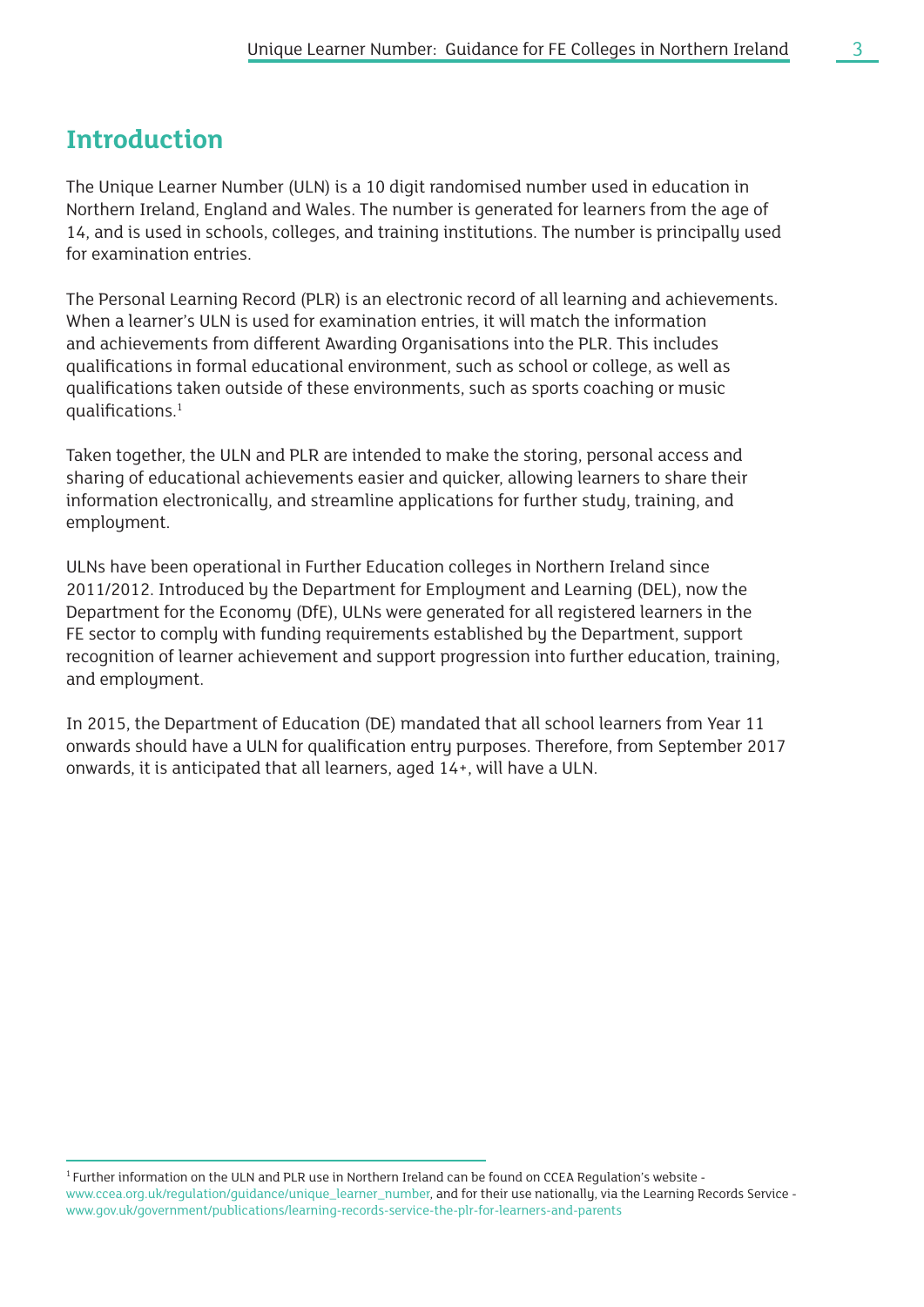### <span id="page-4-0"></span>**Generating the ULN**

ULNs are generated by the Learning Records Service (LRS). As a registered learning provider with the LRS, each FE College is responsible for making an application to generate ULNs for its learners. Applications are made through the online LRS portal using a batch application process. ULNs are generated on the basis of the uniqueness of the personal information contained in the data submitted. Following a review of the data, either the LRS generates a ULN for a learner or challenges the data submitted for the learner and does not create a ULN.

These challenges are recorded as Exceptions, and are returned to the FE College to be reviewed. Each exception is returned with an 'Exception Code. The main codes are;

| <b>Return Code</b> | <b>Description</b>                                            |  |  |  |  |
|--------------------|---------------------------------------------------------------|--|--|--|--|
| <b>RC006</b>       | Insufficient Information to create a new ULN                  |  |  |  |  |
| <b>RC007</b>       | Possible Matches (up to 10) identified                        |  |  |  |  |
| <b>RC008</b>       | Too Many Matches (over 10) identified                         |  |  |  |  |
| <b>RC009</b>       | No ULN Matches - Serious errors identified in the application |  |  |  |  |
| <b>RC010</b>       | Null Values included in the application                       |  |  |  |  |
| RC011              | Incorrect Format data used in application                     |  |  |  |  |

All exceptions returned to the FE Colleges are recorded on an 'Exception List' on the LRS portal. Each exception has to be reviewed individually and resolved manually by the requesting institution.

The following guidance and troubleshooting information aims to address queries raised by FE Colleges around creating data for ULN applications, dealing with exceptions and other issues. It should be read in conjunction with the LRS Managing Exceptions Guide available at: https:// www.gov.uk/government/publications/lrs-batch-load-documents-for-schools-and-providers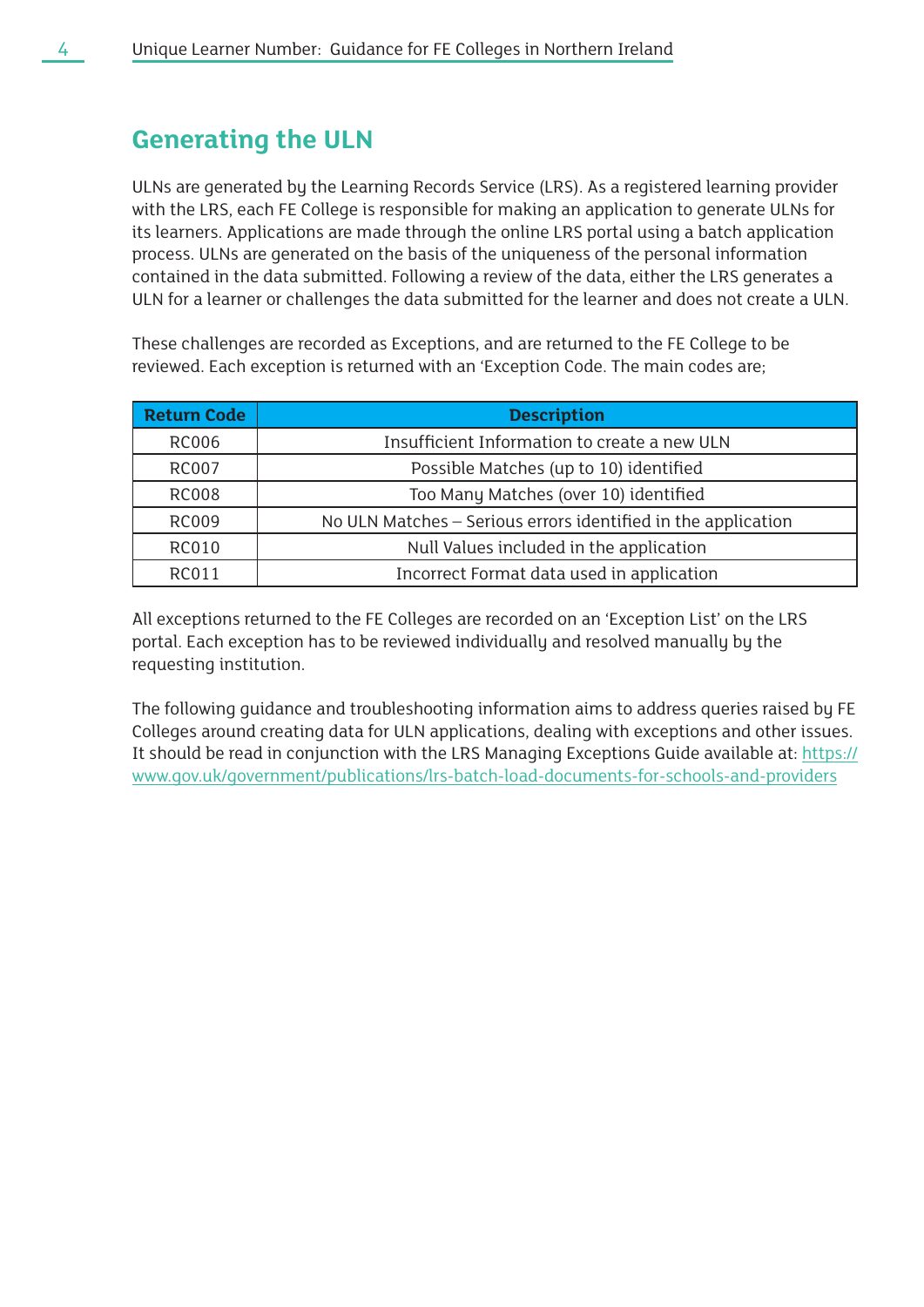## <span id="page-5-0"></span>**Collecting Learner Data**

The quality of the data supplied when making an application for ULNs will have a significant impact on the number of exceptions that are returned following an application, and the ability to resolve any exception queries efficiently. ULNs are generated on the basis of 5 unique identifiers that are used to check each individual application made against the database of all registered learners in the LRS database to ensure that there are no possible matches in the database for the learner in your institution. If 3 of the 5 unique identifiers determine a potential match with someone in the database, who has a ULN, the application will be returned to you for review. **It is therefore important that the quality of the information you provide for each ULN application is as accurate as possible**.

The personal information for each learner in your institution is collected at Registration. When you are collecting this information it is important to remember:

1. **Applicants must register using their legal forename and surname**. The use and verification of legal names for learners is important, as all qualification entries must be made using a candidate's legal forename and surname.

#### 2. **Some Applicants will already have a ULN**;

#### *School Leavers*

From September 2016, all school-based learners from the age of 14 will have a ULN. For these learners, their ULN will be included on the 'Candidate Statement of Results' they received from their school. The Statement is generic and generated through C2k for each learner. The ULN is recorded in the top left hand corner of the document as indicated below:

| <b>Candidate Number:</b><br>UCI:<br>571430100213L<br><b>Exam Results</b> | Reg. Gro<br>2 <sup>c</sup><br>ULN: |                 |                                      |             |
|--------------------------------------------------------------------------|------------------------------------|-----------------|--------------------------------------|-------------|
| <b>Board</b>                                                             | Level                              | Element<br>Code | <b>Title</b>                         | Grd1<br>Gro |
| <b>OCR</b>                                                               | <b>FSMQ/A</b>                      | 6993            | <b>Maths: Additional Mathematics</b> | A           |
| CIE                                                                      | <b>GCSE/FC</b>                     | 0460AY          | Geography Opt AY                     | $A^*$       |
| CIE                                                                      | <b>GCSE/FC</b>                     | 0486BY          | Literature (English) Opt by          | $A^*$       |
| <b>FDEXL/GC</b>                                                          | <b>GCSE/FC</b>                     | <b>2GN01</b>    | German                               | $A^*$       |

Registration staff already require sight of the Candidate Statement of Results in order to confirm the learner's qualification achievements. You should therefore collect the ULN of learners as part this process, and manually key it into the College MIS with the learner's other personal details.

*ULN included on an Application Form*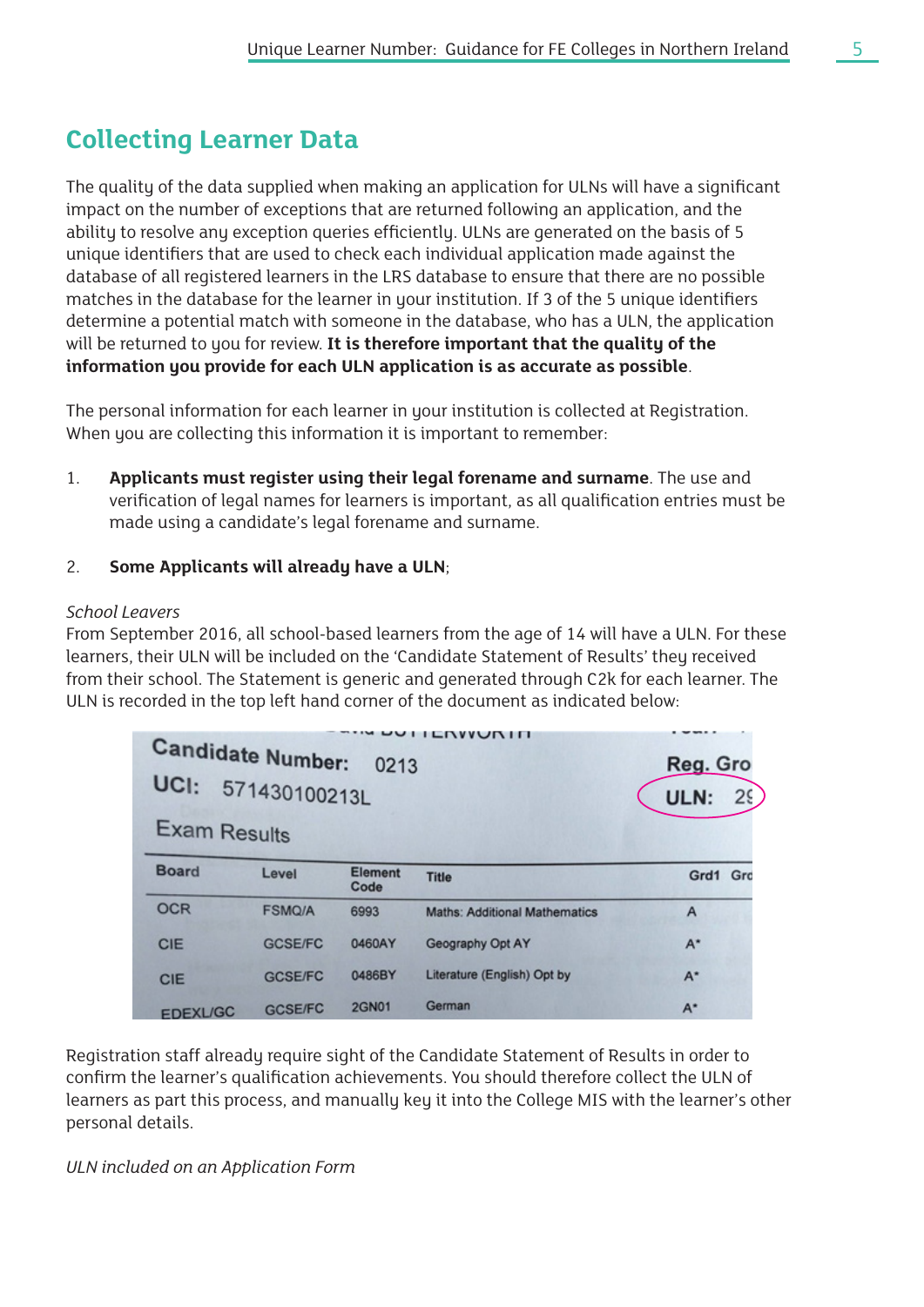In some instances, an application may include a 10-digit number in the ULN field. FE College staff, if possible, should initially confirm this number when reviewing the learner's qualification achievements (see School leavers 1).

If confirmation is not possible during registration, FE staff should continue to use the ULN provided by the applicant. When processing examination entries, all Awarding Organisations send ULNs to the LRS for verification. If the ULN supplied by the learner is inaccurate, it will be identified by the LRS, and the Awarding Organisation will contact the FE College to check the ULN, and if needed, manually create a ULN for the learner before the examination entry is made. Therefore, there is never an instance whereby an inaccurate ULN can be used for examination entries.

FE College staff should therefore only apply for ULNs for those registered learners who do not have one. When generating the .csv file for batch applications through the LRS Portal, any learner with a completed ULN field should not be included in the application.

#### **3. Guidance Note on Application forms**

It is advisable that all application forms – online, paper based, and School Links – should include a field to capture the ULN. Included in this section of the form, there should be a 'guidance note' for all applicants. Suggested wording (contingent on the nature of the application) may include:

*The Unique Learner Number (ULN) is a unique identifier used within education and training for examination entries. More information about the ULN can be found here: www.ccea.org.uk/regulation/guidance/unique\_learner\_number*

*All post-primary school learners, aged 14+ from September 2015 onwards, will have a ULN. You can find the ULN on your 'Candidate Statement of Results' that you received on results day. If you cannot find you ULN, you should contact your school directly who should be able to confirm this for you.* 

*If you have taken any qualifications at a FE College from 2010 onwards, you will have received a ULN. If you cannot locate your ULN, you should contact the FE College you were registered with, who should be able to confirm your ULN for you.*

*If you do not fit into either of these categories, the FE College will generate a ULN for you and share this with you. If you have any questions around this process, please do not hesitate to ask any member of staff during your registration process.*

#### **4. Dealing with School based Learners**

Further to the DE mandating for all post-primary schools to generate ULNs for their learners aged 14+, and subsequent DfE guidance, FE College administration staff must not generate ULNs for any School Links learners. The learners' post primary school is the home institution with the responsibility for generating their ULN.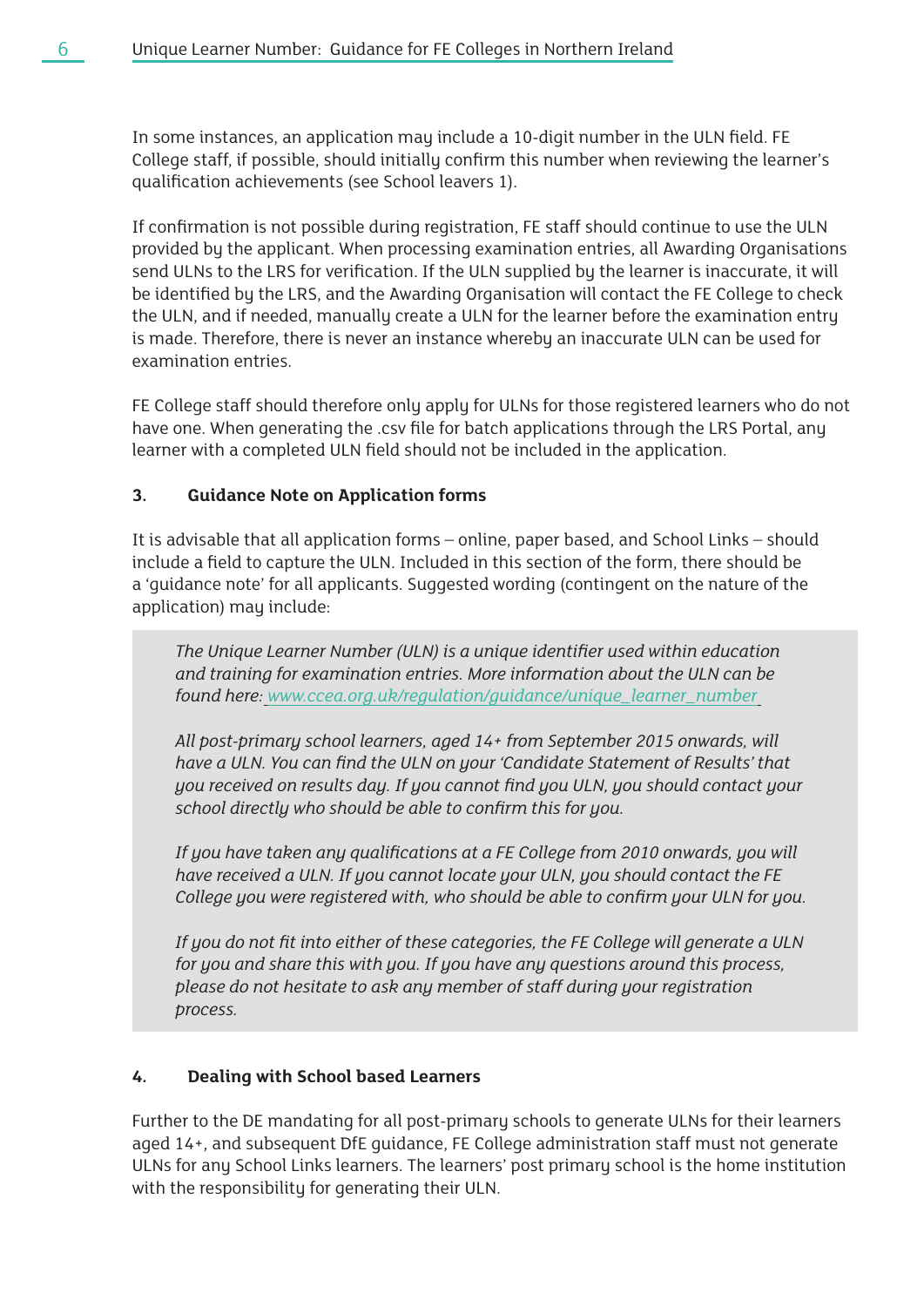School Links learners are not required and therefore should not be recorded on DfE Quarterly Returns. ULNs are only required by the FE College for examination entry purposes.

While School Links application forms are completed by each student, post primary school staff are responsible for reviewing the personal details (legal forename, surname, gender, date of birth, address and ULN) for accuracy. FE College staff should only process those applications that have been reviewed and verified for accuracy by the post primary school. If School Links applications are made online using the generic application form, the FE College should confirm the accuracy of the details with the post primary school directly, using the most appropriate and efficient means available.

ULNs are generated by post-primary school staff during the Autumn term, between September and December of each academic year. It is therefore possible that, for learners in Year 11, a ULN has not been generated at the time of the School Links application. The ULN field will be blank and picked up at a later stage in either examinations/unit entries or cash in.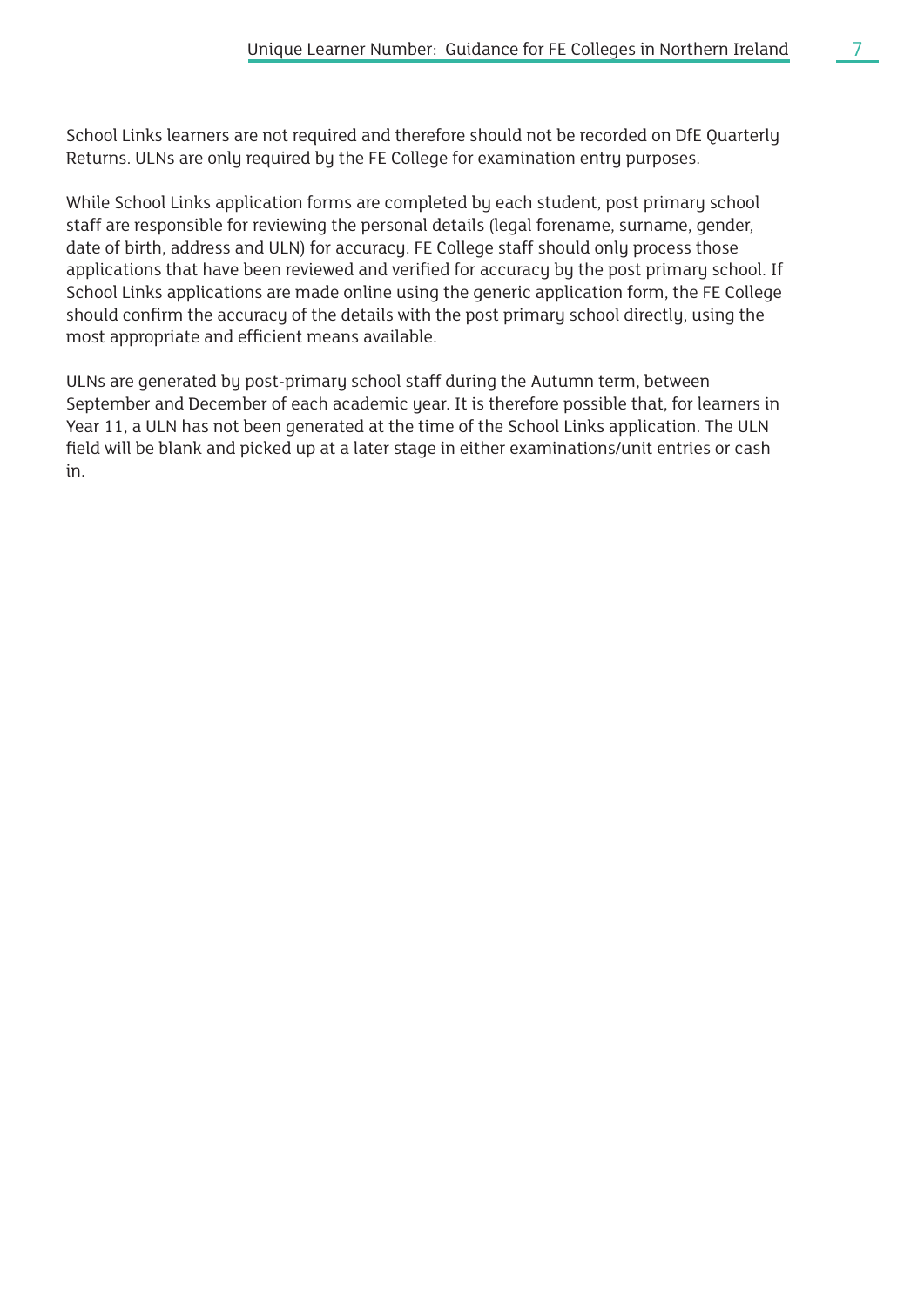## <span id="page-8-0"></span>**Issues for consideration when making axamination entries**

Points to consider;

- 1. **ULNs for Schools Links pupils** The significant majority of examination entries are required by Awarding Organisations around the end of February of any academic year. If you do not have a ULN for a learner from their application form, you should contact the learner's post primary school directly during January to confirm the ULN. In instances where you are required to make an examination entry before the school has generated a ULN for a learner through the generic process, you should contact the post primary school directly with a list of only the learners that are required for pre-December examination entry. It is the school's responsibility to manually generate ULNs for these learners and confirm these with you when created. You should not manually generate ULNs for these learners.
- 2. **Learners from the Republic of Ireland** As learners from the Republic of Ireland do not have a UK postcode, the process for generating ULNs is slightly different. Currently, you should use the ZZ99 9ZZ postcode, although this may lead to difficulties in dealing with exceptions while the LRS consider alternative arrangements.
- 3. **For Prison based Learners** as the use of the Prison Based postcode could identify sensitivities around a person's learning pathway, the college postcode should be used while the LRS consider alternative arrangements.
- 4. **Use of names using a different language** All ULN applications must be made using a learner's legal name, in the language recorded on the official documentation presented during the registration process regardless of preferences.
- 5. **For a student presents with only one name** All ULN applications must be made using a learner's legal name as recorded on the official documentation presented during the registration process. If a learner has legally only one name (i.e. only a 'forename'), the ULN application should register the one name in both the forename and surname fields of the .csv file.
- 6. **For a learner who is transitioning gender** All ULN applications must be made using a learner's legal name and sex at the time of application; this may require the learner to produce a gender recognition certificate. The application can include Male, Female or not specified at this time.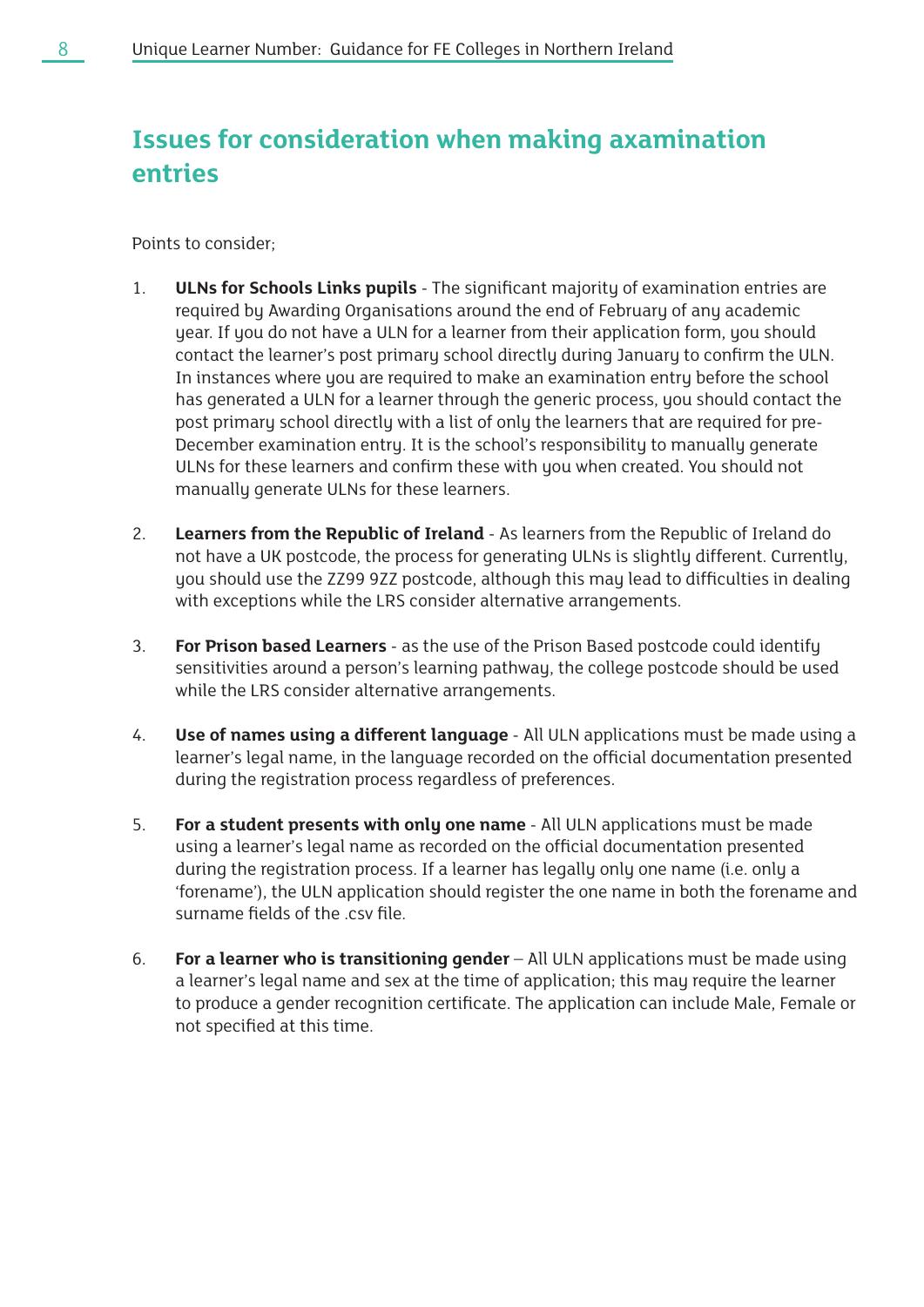## <span id="page-9-0"></span>**Processing ULN Exceptions**

Following the guidance information above, the volume of exceptions should be significantly reduced. For other exceptions commonly returned, the following guidance should help:

- 1. RC011 exceptions citing Invalid Nationality LRS are working on this
- 2. RC011 exceptions citing Invalid Emails what can I do?

The LRS Portal only accepts emails within specific formatting parameters:



If the email you have supplied does not correspond with the above formatting requirements, you should use a different email if one has been supplied, or resolve the exception manually without using the learner's email.

#### **Further advice and guidance can be found at;**

http://ccea.org.uk/regulation/guidance/unique\_learner\_number https://www.gov.uk/government/publications/learning-records-service-the-plr-for-learnersand-parents

\*Taken from LRS Guidance user guide which can be found at [https://www.gov.uk/government/uploads/system/uploads/attachment\\_data/file/572483/LRB\\_User\\_Guide\\_v43.1.pdf](https://www.gov.uk/government/uploads/system/uploads/attachment_data/file/572483/LRB_User_Guide_v43.)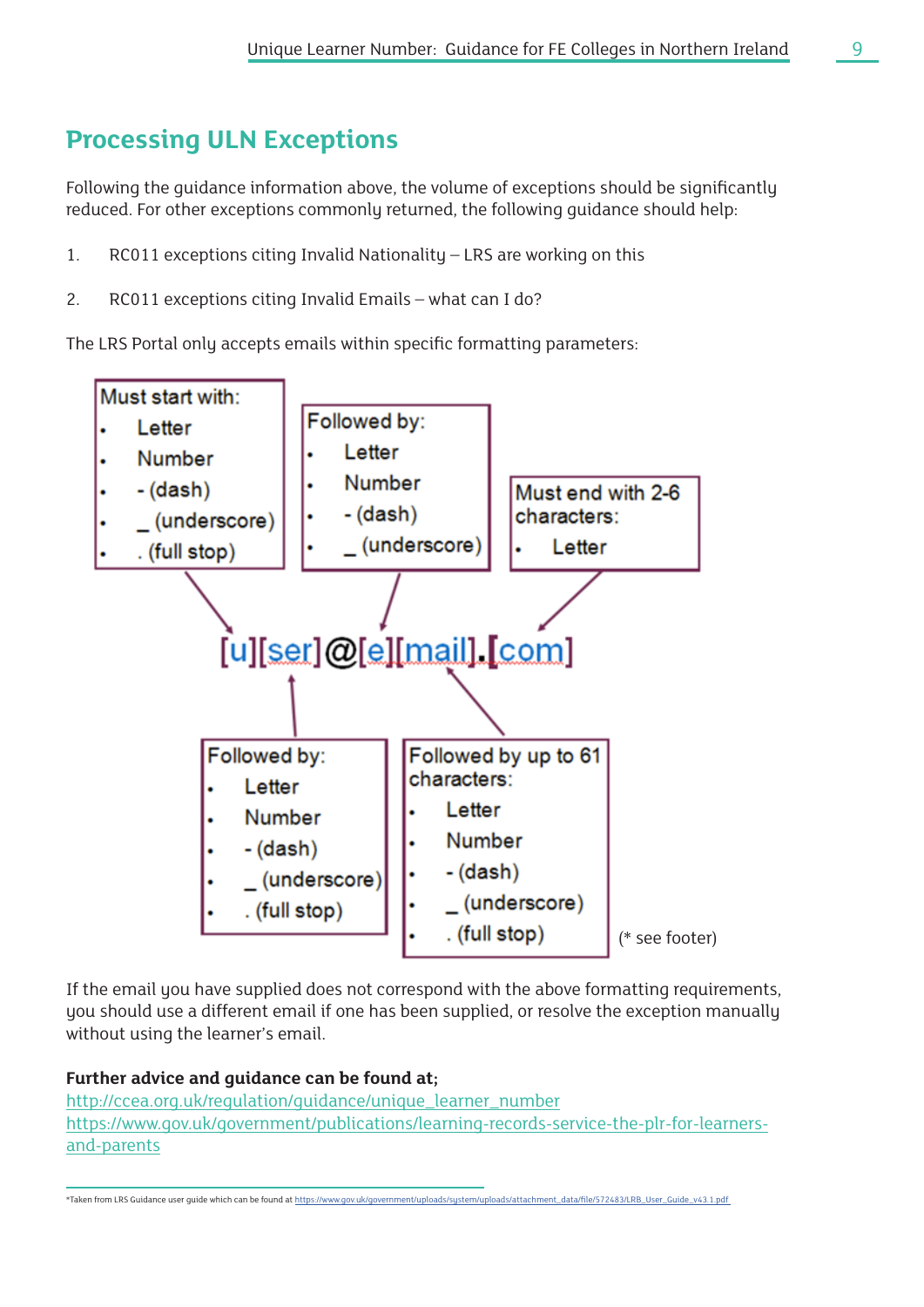## 10 Unique Learner Number: Guidance for FE Colleges in Northern Ireland